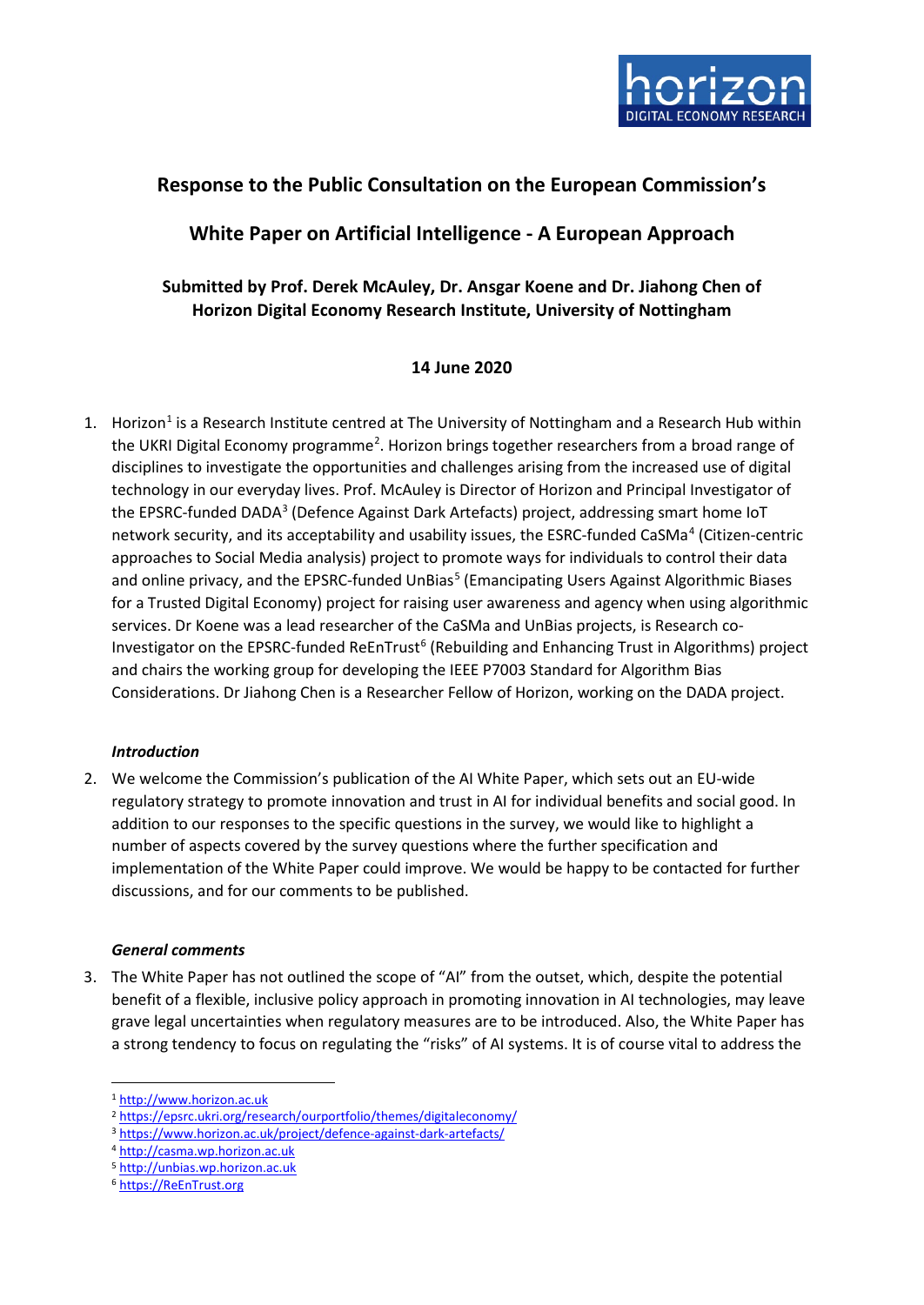

substantial threats of AI, but equally important is to monitor the longer-term, less tangible implications for individuals and the society. For example, constantly measuring how different segments of the population may be impacted by certain AI systems – including those deemed to be "low-risk" – should be part of the EU's strategy.

### *Strengthen excellence in research*

4. The Commission's ongoing commitment in supporting investment in AI research and innovation is welcome, but there has been an increasing public concern about the ethics standards of certain EU-or nationally-funded research projects on AI.<sup>[7](#page-1-0)</sup> Maintaining a robust ethics review process for publicly funded AI project is therefore significantly important to ensure responsible research and innovation as well as to promote public trust.

### *Small and Medium Enterprises (SMEs)*

5. One particular form of support that SMEs are likely to demand from Digital Innovations Hubs is sector-specific training on selecting the right AI product/system from a range of available suppliers, as well as creating their own policies to address potential limitations and even risks in the course of deploying "plug and play" AI solutions. This is particularly crucial for SMEs because most of them do not have the necessary resources or skills to differentiate various services with regard to the technical details, not to mention to negotiate with the suppliers for a tailored solution. The fact that many of the AI services are provided on an "as-is" basis also means that SMEs are in a disadvantaged and unmotivated position to anticipate the unintended effects of a particular solution.

#### *Remote biometric identification systems*

6. Facial recognition in public spaces has raised serious concerns across Europe for their potential negative effects on individual freedom. While in certain scenarios (such as border control) this can increase efficiency with the impact kept to a minimum level, such uses must be strictly controlled and only permitted on the basis of sector-specific legislation that lays down the necessary safeguards and remedies available to the affected individuals.

#### *Voluntary labelling system*

7. A labelling system for AI systems indeed has the potential to support users to make informed decisions choosing the safe and trustworthy products. However, labelling approaches in other regulatory fields (such as food nutrition or energy efficiency labels) have shown that this would sometimes create a false sense of trust and the weakened ability to choose the best-suited product. In this regard, it is of paramount importance that the proposed labelling scheme function not just as an "official seal" for qualified products, but also a useful tool for users to obtain accessible, standardised, and comparable information, and to increase their awareness of the limitations of AI systems. The TRUSTe programme scandal in the  $US<sup>8</sup>$  $US<sup>8</sup>$  $US<sup>8</sup>$  also shows the need for a vigorous accreditation system. The Commission should also consider how the labelling system may be aligned

<span id="page-1-0"></span><sup>7</sup> For example, see [https://privacyinternational.org/long-read/3341/monitoryou-millions-being-spent-eu-developing](https://privacyinternational.org/long-read/3341/monitoryou-millions-being-spent-eu-developing-surveillance-tech-target-you)[surveillance-tech-target-you;](https://privacyinternational.org/long-read/3341/monitoryou-millions-being-spent-eu-developing-surveillance-tech-target-you) [https://privacyinternational.org/uk-government-funded-ai-programme-wants-make-face](https://privacyinternational.org/uk-government-funded-ai-programme-wants-make-face-recognition-ubiquitous)[recognition-ubiquitous.](https://privacyinternational.org/uk-government-funded-ai-programme-wants-make-face-recognition-ubiquitous)

<span id="page-1-1"></span><sup>8</sup> <https://www.theguardian.com/technology/2014/nov/18/truste-fine-web-security-seals>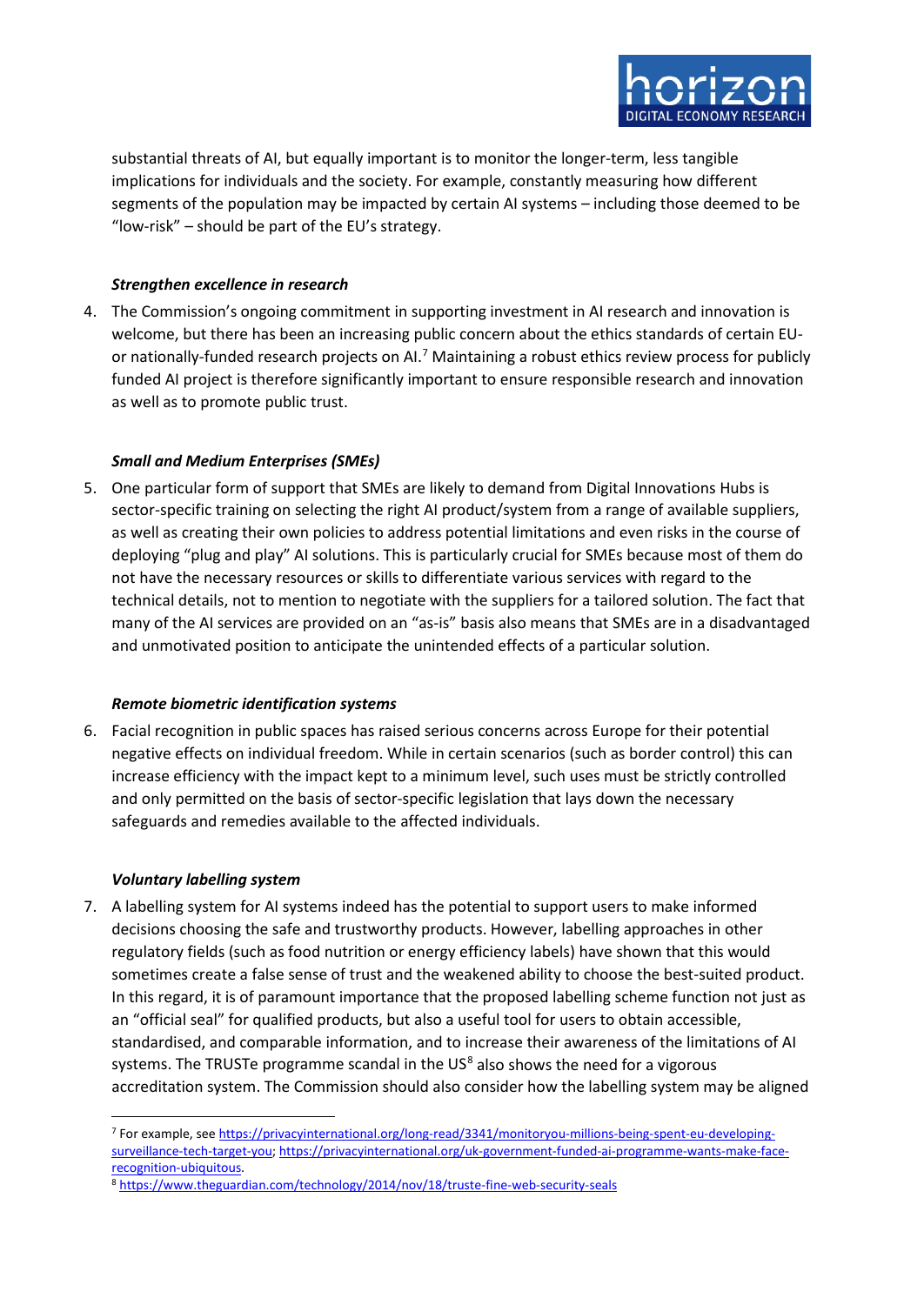

with existing certification initiatives in the EU (such as the data protection certification regime under the GDPR) so as to reduce compliance burdens on SMEs.

## *Liability legal framework*

8. As highlighted in the White Paper, AI systems often involve a complex set of actors whose responsibilities are not always clearly defined or fairly allocated. This is particularly the case in the area of product liability, where the exact cause of incidents involving AI systems can be extremely difficult to trace due to the "black-box" nature of some components and the complex structure of the supply chain. This also renders the distinction between producers and suppliers under the Product Liability Directive no longer effective in the market of AI products. A renewed, specialised approach should be therefore introduced to specifically address AI, or indeed any sophisticated electronic systems.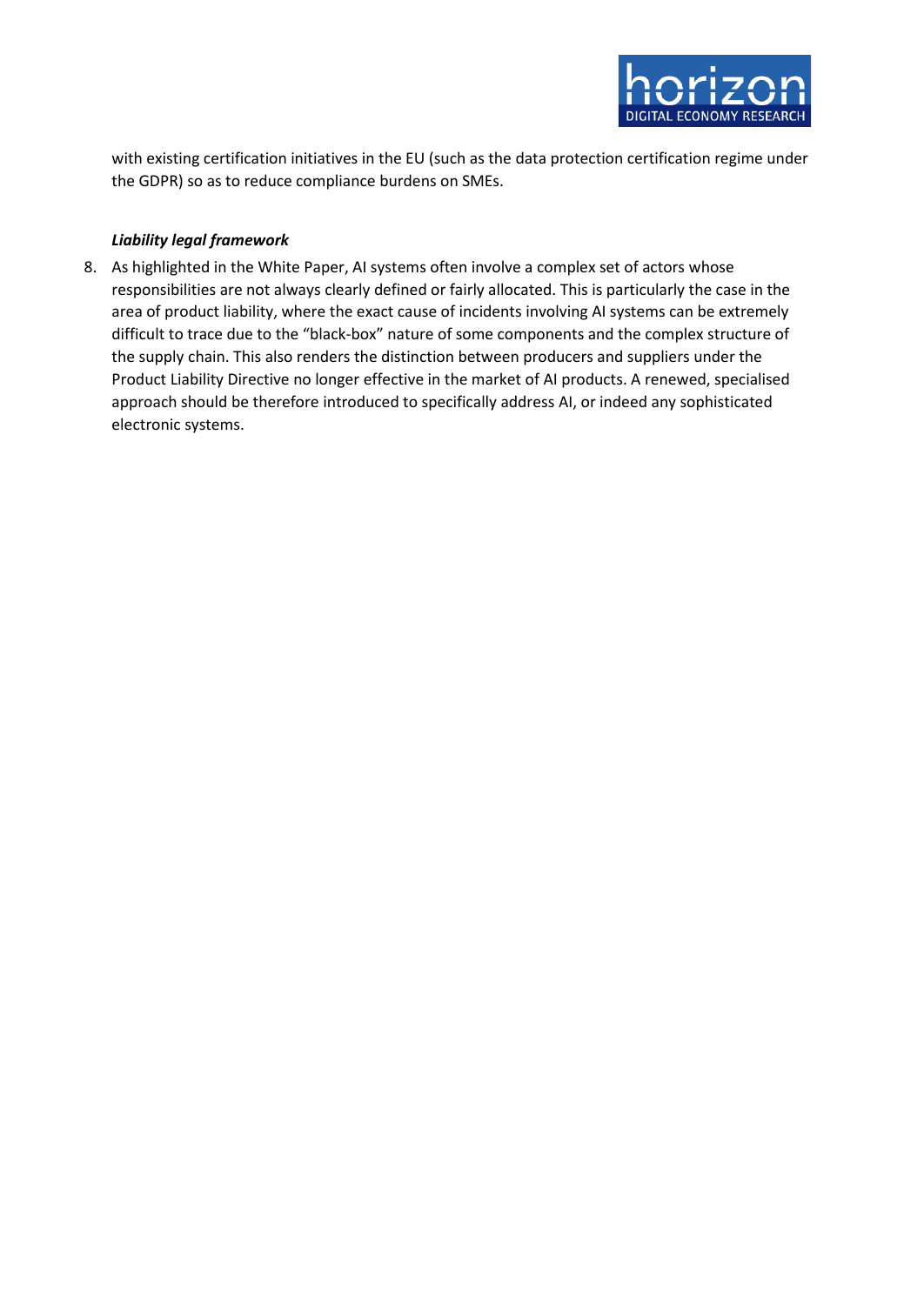

# **Annex: Responses to the main body of the consultation**

# **Section 1 - An ecosystem of excellence**

To build an ecosystem of excellence that can support the development and uptake of AI across the EU economy, the White Paper proposes a series of actions.

#### **In your opinion, how important are the six actions proposed in section 4 of the White Paper on AI (1-5: 1 is not important at all, 5 is very important)?**

|                                                                      | $1 - Not$<br>important<br>at all | $2 - Not$<br>important | $3 -$<br>Neutral | $4 -$<br>Important | 5 - Very<br>important | No<br>opinion |
|----------------------------------------------------------------------|----------------------------------|------------------------|------------------|--------------------|-----------------------|---------------|
| Working with Member<br>states                                        | $\bigcirc$                       | ◯                      | ◯                | $\bullet$          | ∩                     | ◯             |
| Focussing the efforts of<br>the research and<br>innovation community | ◯                                | O                      | ◯                | ◯                  | $\bullet$             | ◯             |
| <b>Skills</b>                                                        | O                                | ◯                      | ◯                | ◯                  | $\bullet$             | $\bigcirc$    |
| Focus on SMEs                                                        | $\circ$                          | O                      | ◯                | $\bullet$          | $\bigcirc$            | $\bigcirc$    |
| Partnership with the<br>private sector                               | Ω                                | Ω                      | ∩                | $\bullet$          | ◯                     | ∩             |
| Promoting the adoption<br>of AI by the public<br>sector              | ∩                                | ∩                      | ∩                | $\odot$            | ∩                     | ∩             |

#### **Are there other actions that should be considered?**

*500 character(s) maximum*

#### **Revising the Coordinated Plan on AI (Action 1)**

The Commission, taking into account the results of the public consultation on the White Paper, will propose to Member States a revision of the Coordinated Plan to be adopted by end 2020.

**In your opinion, how important is it in each of these areas to align policies and strengthen coordination as described in section 4.A of the White Paper (1-5: 1 is not important at all, 5 is very important)?**

|                                                            | 1 - Not<br>important<br>at all | $2 - Not$<br>important | $3 -$<br>Neutral | 4 -<br>Important | 5 - Very<br>important | No<br>opinion |
|------------------------------------------------------------|--------------------------------|------------------------|------------------|------------------|-----------------------|---------------|
| Strengthen excellence<br>in research                       | O                              | С                      | ∩                | O                | $\bullet$             |               |
| Establish world-<br>reference testing<br>facilities for AI | С                              | С                      |                  | O                | $\bullet$             |               |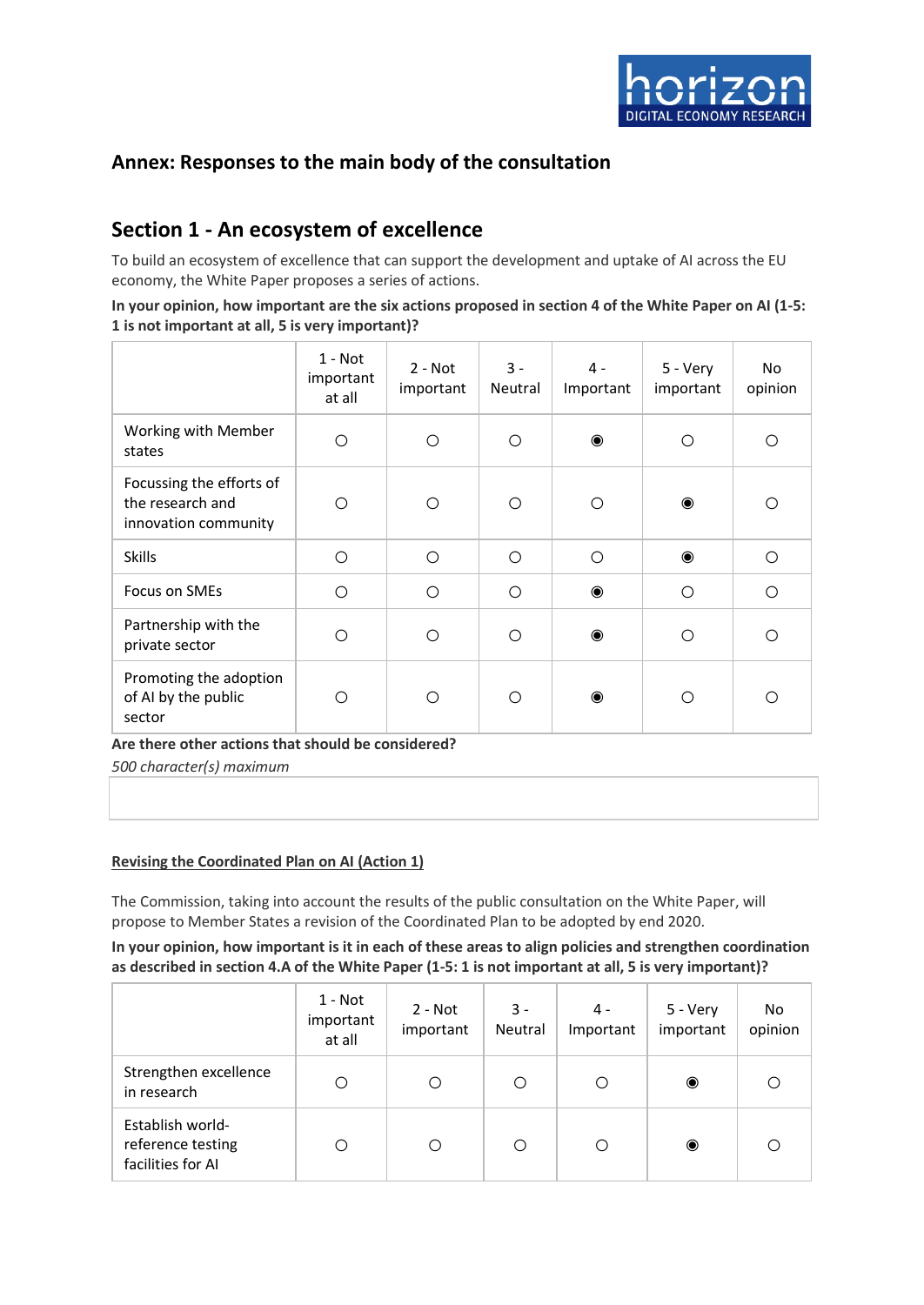| Promote the uptake of<br>AI by business and the<br>public sector   | ∩   | Ω | ∩   | $\bullet$ |           |  |
|--------------------------------------------------------------------|-----|---|-----|-----------|-----------|--|
| Increase the financing<br>for start-ups innovating<br>in Al        | ( ) | Ω | ∩   | $\bullet$ |           |  |
| Develop skills for AI and<br>adapt existing training<br>programmes |     | ∩ | ∩   |           | $\bullet$ |  |
| Build up the European<br>data space                                | ∩   | ∩ | ( ) | ◉         |           |  |

## **Are there other areas that that should be considered?**

*500 character(s) maximum*

Strengthening ethics reviews for EU-funded AI research projects. (See para 4 attachment)

#### **A united and strengthened research and innovation community striving for excellence**

Joining forces at all levels, from basic research to deployment, will be key to overcome fragmentation and create synergies between the existing networks of excellence.

## **In your opinion how important are the three actions proposed in sections 4.B, 4.C and 4.E of the White Paper on AI (1-5: 1 is not important at all, 5 is very important)?**

|                                                                                                                                 | 1 - Not<br>important<br>at all | $2 - Not$<br>important | $3 -$<br>Neutral | 4 -<br>Important | 5 - Very<br>important | No.<br>opinion |
|---------------------------------------------------------------------------------------------------------------------------------|--------------------------------|------------------------|------------------|------------------|-----------------------|----------------|
| Support the<br>establishment of a<br>lighthouse research<br>centre that is world<br>class and able to attract<br>the best minds | O                              | О                      | ◯                | Ο                | $\bullet$             | ∩              |
| Network of existing AI<br>research excellence<br>centres                                                                        | Ω                              | Ω                      | ∩                | Ω                | $\bullet$             | ∩              |
| Set up a public-private<br>partnership for<br>industrial research                                                               | ∩                              | ∩                      | ∩                | $\bullet$        | ∩                     |                |

# **Are there any other actions to strengthen the research and innovation community that should be given a priority?**

*500 character(s) maximum*

#### **Focusing on Small and Medium Enterprises (SMEs)**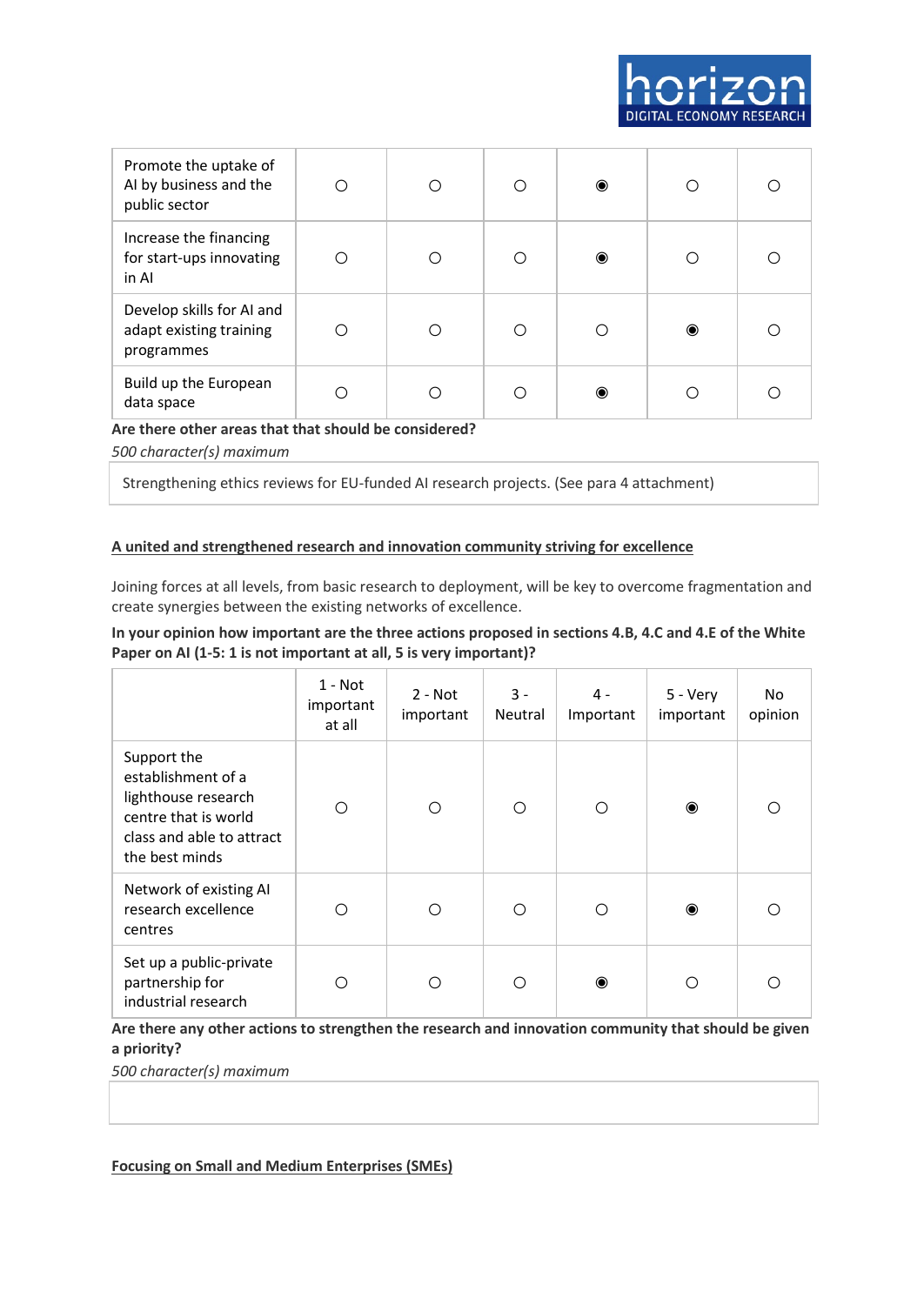The Commission will work with Member States to ensure that at least one digital innovation hub per Member State has a high degree of specialisation on AI.

**In your opinion, how important are each of these tasks of the specialised Digital Innovation Hubs mentioned in section 4.D of the White Paper in relation to SMEs (1-5: 1 is not important at all, 5 is very important)?**

|                                                                                                      | $1 - Not$<br>important<br>at all | $2 - Not$<br>important | $3 -$<br>Neutral | $4 -$<br>Important | 5 - Very<br>important | No<br>opinion |
|------------------------------------------------------------------------------------------------------|----------------------------------|------------------------|------------------|--------------------|-----------------------|---------------|
| Help to raise SME's<br>awareness about<br>potential benefits<br>of AI                                | $\bigcirc$                       | $\circ$                | $\circ$          | $\bullet$          | $\bigcirc$            | O             |
| Provide access to<br>testing and<br>reference facilities                                             | $\circ$                          | $\circ$                | $\circ$          | $\bullet$          | $\circ$               | $\bigcirc$    |
| Promote<br>knowledge transfer<br>and support the<br>development of AI<br>expertise for SMEs          | $\bigcirc$                       | $\circ$                | $\circ$          | $\circ$            | $\bullet$             | $\bigcirc$    |
| Support<br>partnerships<br>between SMEs,<br>larger enterprises<br>and academia<br>around AI projects | O                                | $\circ$                | $\circ$          | $\bullet$          | $\circ$               | ◯             |
| Provide<br>information about<br>equity financing for<br>Al startups                                  | O                                | O                      | $\circ$          | $\bullet$          | O                     | O             |

**Are there any other tasks that you consider important for specialised Digital Innovations Hubs?** *500 character(s) maximum*

To provide training on managing AI-related risks in selection and deployment of AI systems. (See para 5 attachment)

# **Section 2 - An ecosystem of trust**

Chapter 5 of the White Paper sets out options for a regulatory framework for AI.

**In your opinion, how important are the following concerns about AI (1-5: 1 is not important at all, 5 is very important)?**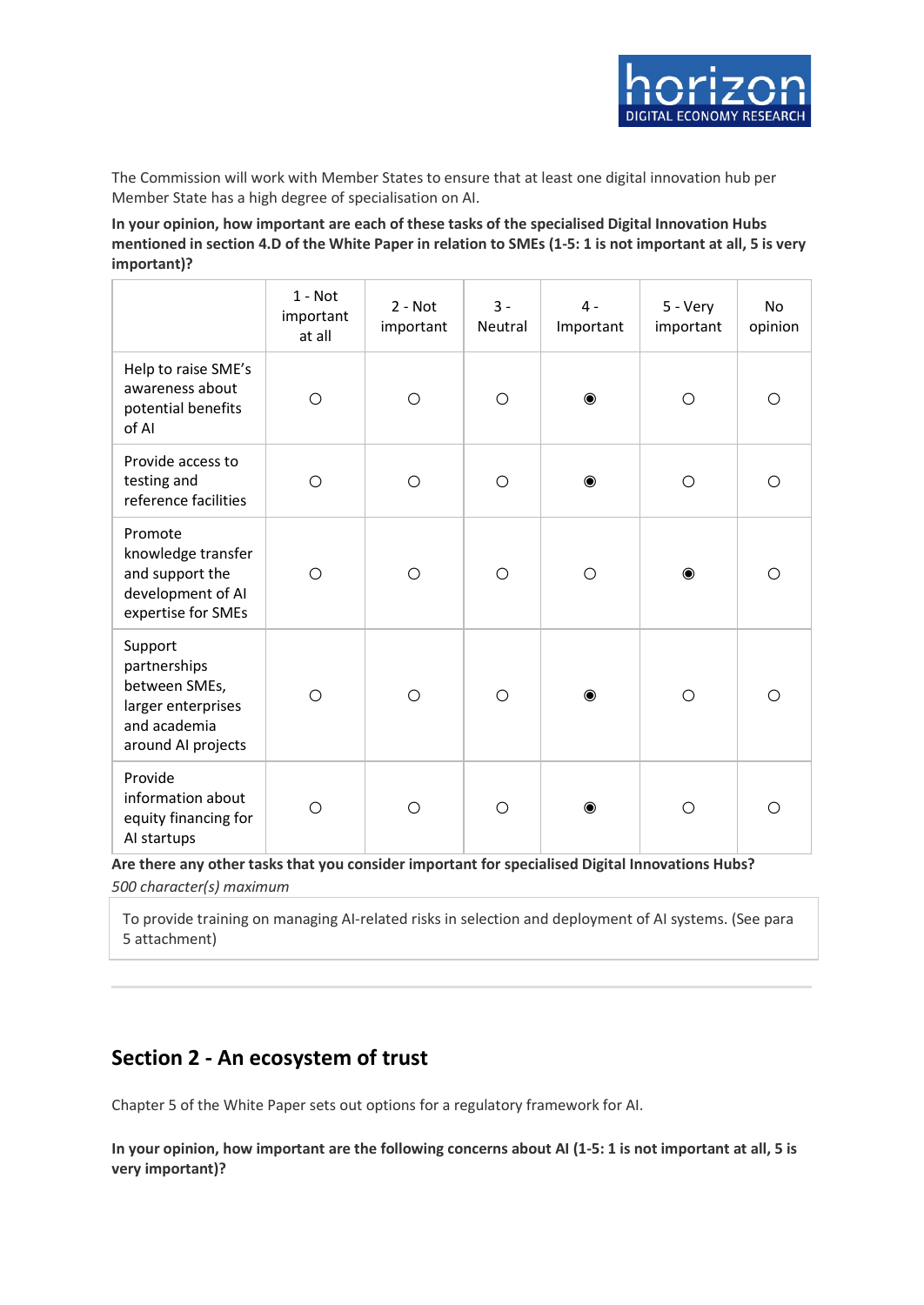

|                                                                                                                                                | $1 - Not$<br>important<br>at all | $2 - Not$<br>important | $3 -$<br>Neutral | 4 -<br>Important | 5 - Very<br>important | No<br>opinion |
|------------------------------------------------------------------------------------------------------------------------------------------------|----------------------------------|------------------------|------------------|------------------|-----------------------|---------------|
| AI may endanger safety                                                                                                                         | O                                | $\circ$                | O                | $\circ$          | $\bullet$             | O             |
| AI may breach<br>fundamental rights (such<br>as human dignity,<br>privacy, data protection,<br>freedom of expression,<br>workers' rights etc.) | ◯                                | $\bigcirc$             | O                | ◯                | ◉                     | Ω             |
| The use of AI may lead to<br>discriminatory outcomes                                                                                           | ◯                                | $\bigcirc$             | $\bigcirc$       | ◯                | $\odot$               | ∩             |
| AI may take actions for<br>which the rationale<br>cannot be explained                                                                          | ∩                                | Ω                      | O                | ◯                | $\bullet$             | ∩             |
| AI may make it more<br>difficult for persons<br>having suffered harm to<br>obtain compensation                                                 | ∩                                | ◯                      | O                | ◯                | $\bullet$             | ∩             |
| AI is not always accurate                                                                                                                      | Ω                                | O                      | O                | Ω                | ◉                     | Ω             |

**Do you have any other concerns about AI that are not mentioned above? Please specify:**

*500 character(s) maximum*

AI may reinforce existing social injustice or economic inequality.

**Do you think that the concerns expressed above can be addressed by applicable EU legislation? If not, do you think that there should be specific new rules for AI systems?**

- Current legislation is fully sufficient
- Current legislation may have some gaps
- ◉ There is a need for a new legislation
- Other
- No opinion

**If you think that new rules are necessary for AI system, do you agree that the introduction of new compulsory requirements should be limited to high-risk applications (where the possible harm caused by the AI system is particularly high)?**

- ◉ Yes
- No
- Other
- No opinion

**Do you agree with the approach to determine "high-risk" AI applications proposed in Section 5.B of the White Paper?**

- Yes
- ◉ No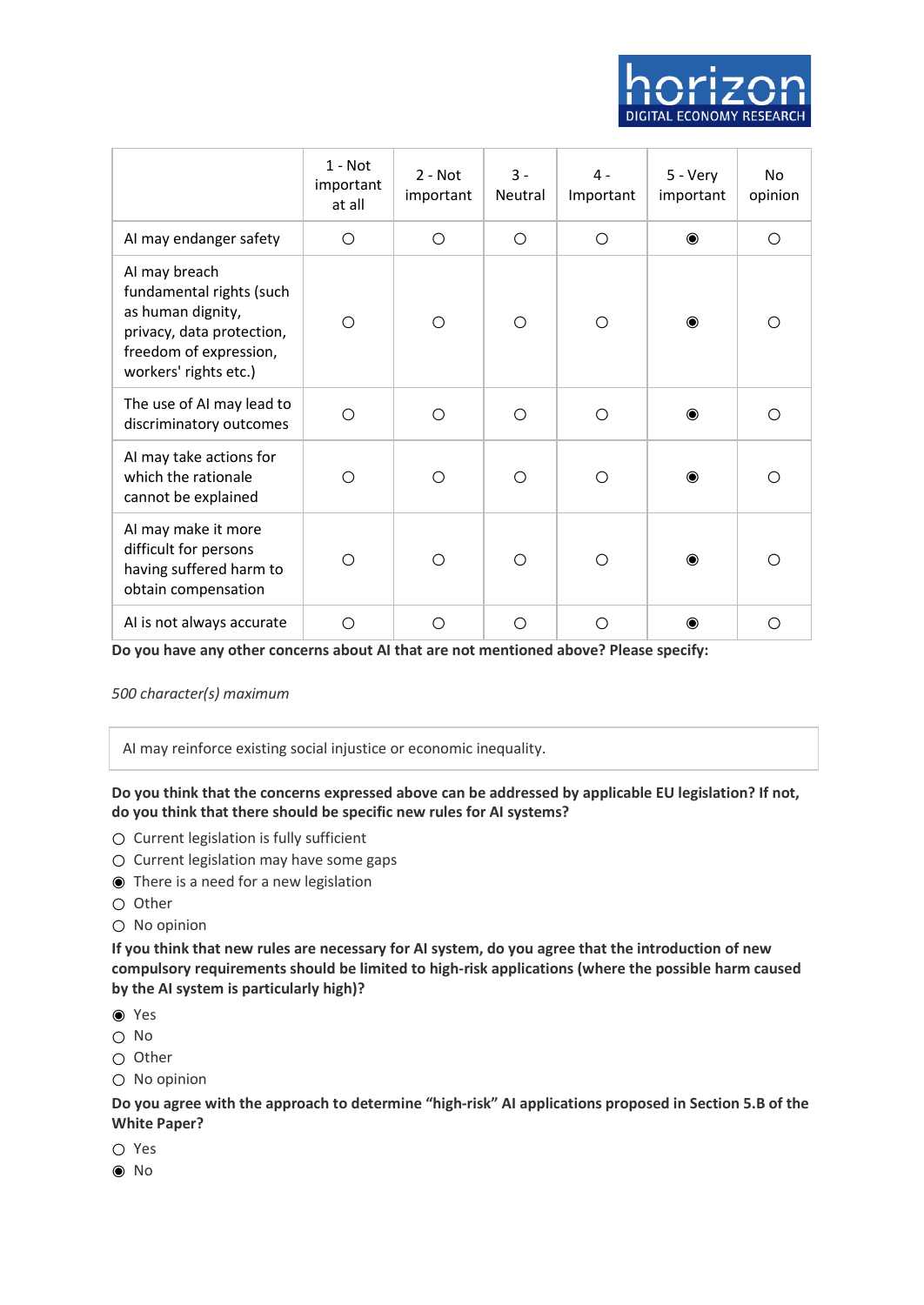

○ Other

 $\bigcap$  No opinion

**If you wish, please indicate the AI application or use that is most concerning ("high-risk") from your perspective:**

*500 character(s) maximum*

**In your opinion, how important are the following mandatory requirements of a possible future regulatory framework for AI (as section 5.D of the White Paper) (1-5: 1 is not important at all, 5 is very important)?**

|                                                               | $1 - Not$<br>important<br>at all | $2 - Not$<br>important | $3 -$<br>Neutral | $4 -$<br>Important | 5 - Very<br>important | No.<br>opinion |
|---------------------------------------------------------------|----------------------------------|------------------------|------------------|--------------------|-----------------------|----------------|
| The quality of training<br>data sets                          | ◯                                | Ω                      | ∩                | $\bullet$          | ∩                     | Ω              |
| The keeping of records<br>and data                            | ∩                                | О                      | ∩                | $\bullet$          | ∩                     | Ω              |
| Information on the<br>purpose and the nature<br>of AI systems | ∩                                | О                      | ∩                | ∩                  | $\bullet$             | ∩              |
| Robustness and<br>accuracy of AI systems                      | ∩                                | Ω                      | ∩                | ∩                  | $\bullet$             | ∩              |
| Human oversight                                               | ◯                                | O                      | ◯                | ∩                  | $\bullet$             | ∩              |
| Clear liability and safety<br>rules                           | ∩                                | ∩                      | ◠                |                    | $\bullet$             |                |

**In addition to the existing EU legislation, in particular the data protection framework, including the General Data Protection Regulation and the Law Enforcement Directive, or, where relevant, the new possibly mandatory requirements foreseen above (see question above), do you think that the use of remote biometric identification systems (e.g. face recognition) and other technologies which may be used in public spaces need to be subject to further EU-level guidelines or regulation:**

- No further guidelines or regulations are needed
- Biometric identification systems should be allowed in publicly accessible spaces only in certain cases or if certain conditions are fulfilled (please specify)
- $\bigcirc$  Other special requirements in addition to those mentioned in the question above should be imposed (please specify)
- ◉ Use of Biometric identification systems in publicly accessible spaces, by way of exception to the current general prohibition, should not take place until a specific guideline or legislation at EU level is in place.
- Biometric identification systems should never be allowed in publicly accessible spaces
- No opinion

Please specify your answer:

Such technologies should be limited to specific contexts and allowed only when special safeguards have been provided in sector-specific legislation. (See para 6 attachment)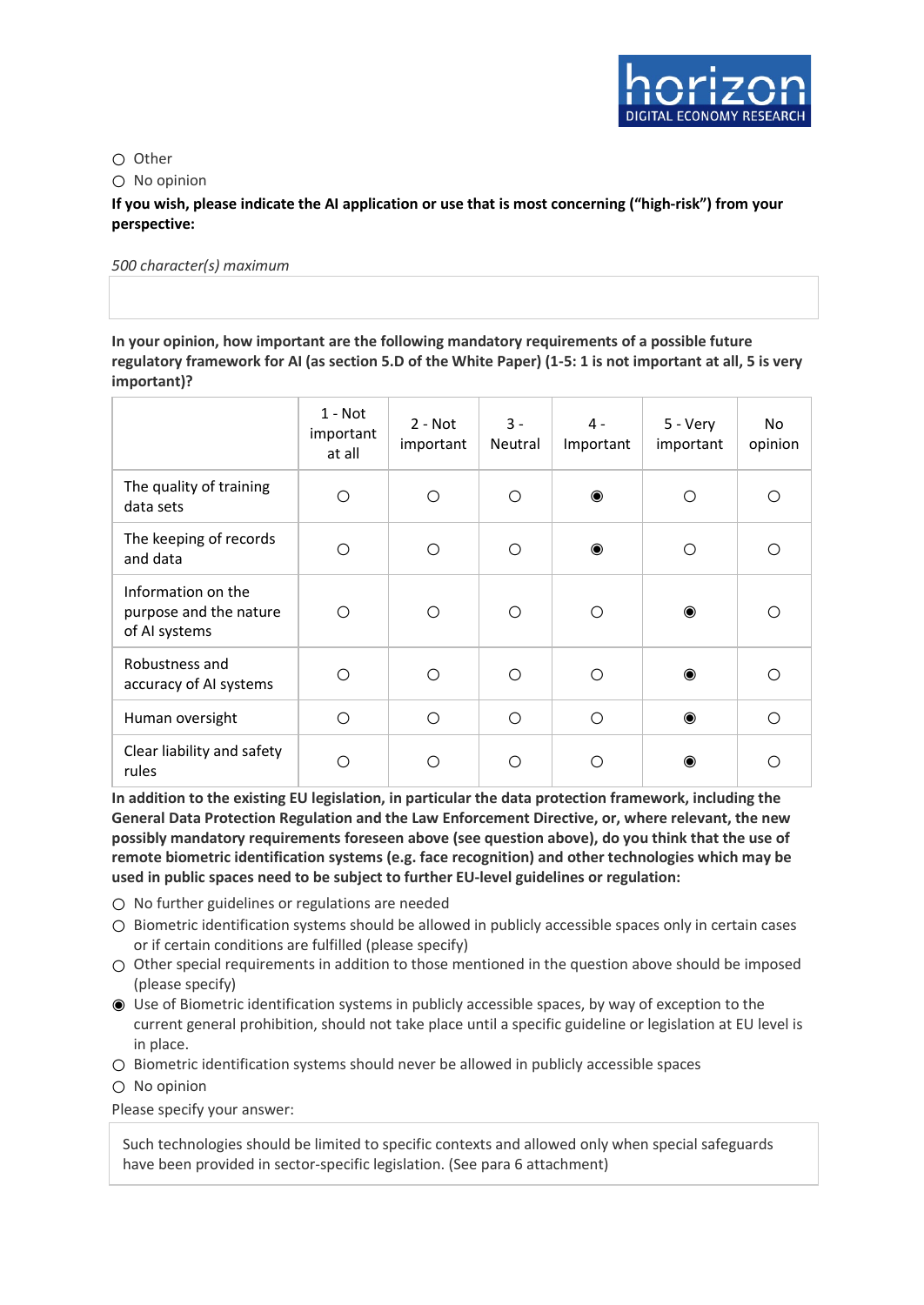

**Do you believe that a voluntary labelling system (Section 5.G of the White Paper) would be useful for AI systems that are not considered high-risk in addition to existing legislation?**

- Very much
- ◉ Much
- Rather not
- $\bigcirc$  Not at all
- No opinion

#### **Do you have any further suggestion on a voluntary labelling system?**

*500 character(s) maximum*

An effective labelling system would not just involve recognition of "safe" products but also support consumers to make comparisons and identify potential risks. (See para 7 attachment)

**What is the best way to ensure that AI is trustworthy, secure and in respect of European values and rules?**

- $\Box$  Compliance of high-risk applications with the identified requirements should be self-assessed ex-ante (prior to putting the system on the market)
- ☑ Compliance of high-risk applications should be assessed ex-ante by means of an external conformity assessment procedure
- ☑ Ex-post market surveillance after the AI-enabled high-risk product or service has been put on the market and, where needed, enforcement by relevant competent authorities
- ☑ A combination of ex-ante compliance and ex-post enforcement mechanisms
- □ Other enforcement system
- ☐ No opinion

#### **Do you have any further suggestion on the assessment of compliance?**

*500 character(s) maximum*

# **Section 3 – Safety and liability implications of AI, IoT and robotics**

The overall objective of the safety and liability legal frameworks is to ensure that all products and services, including those integrating emerging digital technologies, operate safely, reliably and consistently and that damage having occurred is remedied efficiently.

**The current product safety legislation already supports an extended concept of safety protecting against all kind of risks arising from the product according to its use. However, which particular risks stemming from the use of artificial intelligence do you think should be further spelled out to provide more legal certainty?**

☑ Cyber risks

- ☑ Personal security risks
- ☑ Risks related to the loss of connectivity
- ☑ Mental health risks